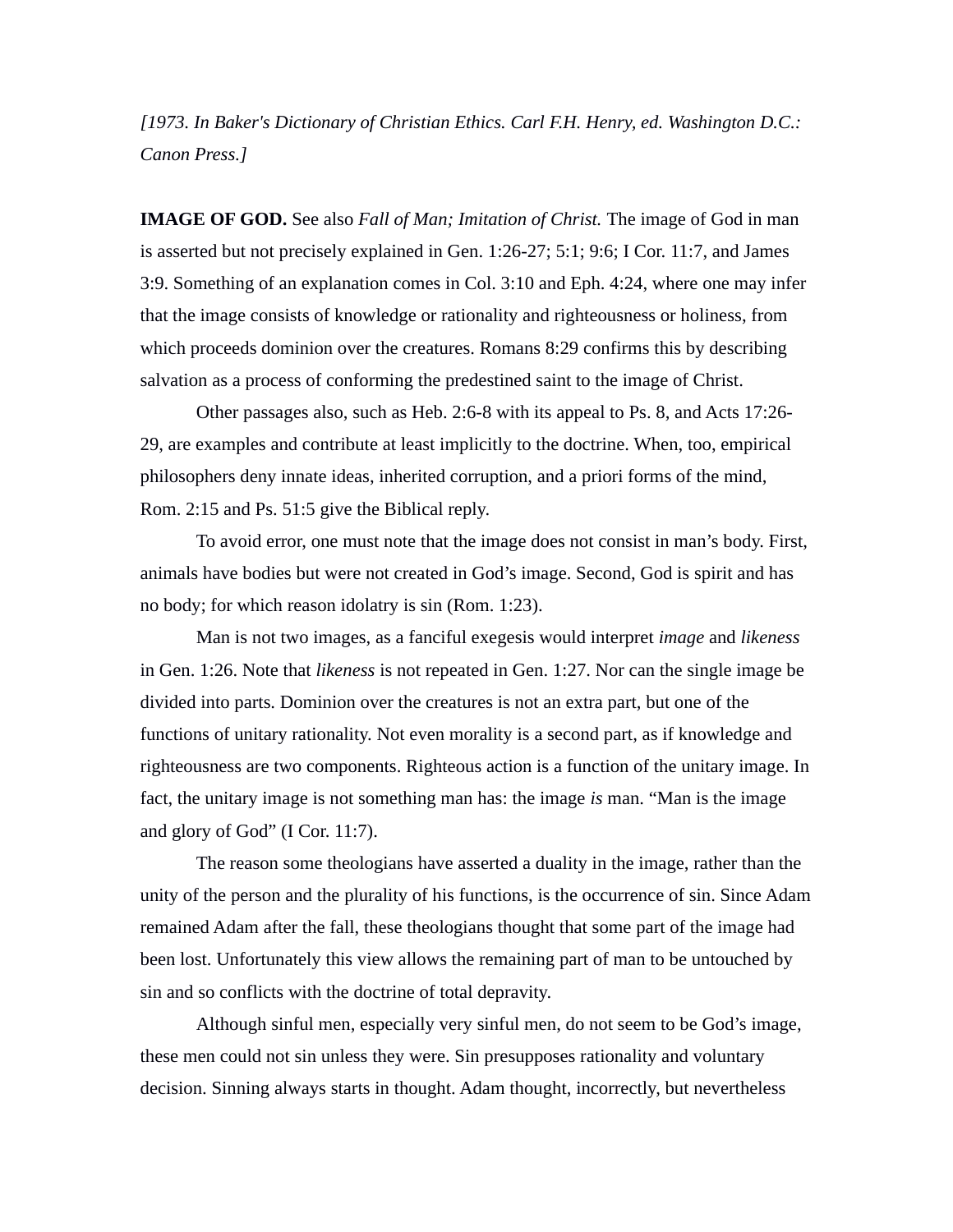thought that it would be better to join Eve in disobedience than to obey God and be separated from her. Sin has interfered with but does not prevent thought. It does not eradicate the image but causes it to malfunction. Responsibility (q.v.) depends on knowledge. Animals cannot sin and are not morally responsible because they are not rational or intellectual creatures. Therefore man remains the image of God even after the fall.

The image must be reason or intellect. Christ is the image of God because he is God's Logos or Wisdom. This Logos enlightens every man that comes into the world. Man must be rational to have fellowship with God. II Peter 1:2-8; 2:20; 3:18 emphasize knowledge and state that the means through which God grants us all things that pertain to life and godliness is theology- our knowledge of him. This idea is important for the late twentieth century when the dialectical theologians deny the image of God in man, calling God *Totally Other,* or define image ridiculously as the sexual distinction between man and woman (Karl Barth), and insist that God cannot put his "truth" into language, thus denying that the Scriptures are revelation and even reducing them to false pointers to something unknowable.

Secular objections to the image of God in man can be based only on a general non-theistic philosophy. Evolution views man as a natural development from neutrons and protons, through plants and animals, until in Africa, Asia, and the East Indies human being emerged. Therefore evolution cannot insist on the unity of the human race as Christianity does in Acts 17:26.

Evolution as an explanatory principle must apply to the mind as well as to the body. There can then be no divine image, no eternal principles, no fixed truth or logic. The mind operates only with the practical results of biological adaptation. Reason is simply a human method of handling things. Earlier man had and future man will have other forms of logic. The syllogism called Barbara is valid now but will become a fallacy after a while.

If this be so, that is, if evolutionists have used evolutionary logic in the nineteenth and twentieth centuries in order to sustain their theory, then their arguments will prove fallacious in the next evolutionary advance and evolution will then be a fallacy.